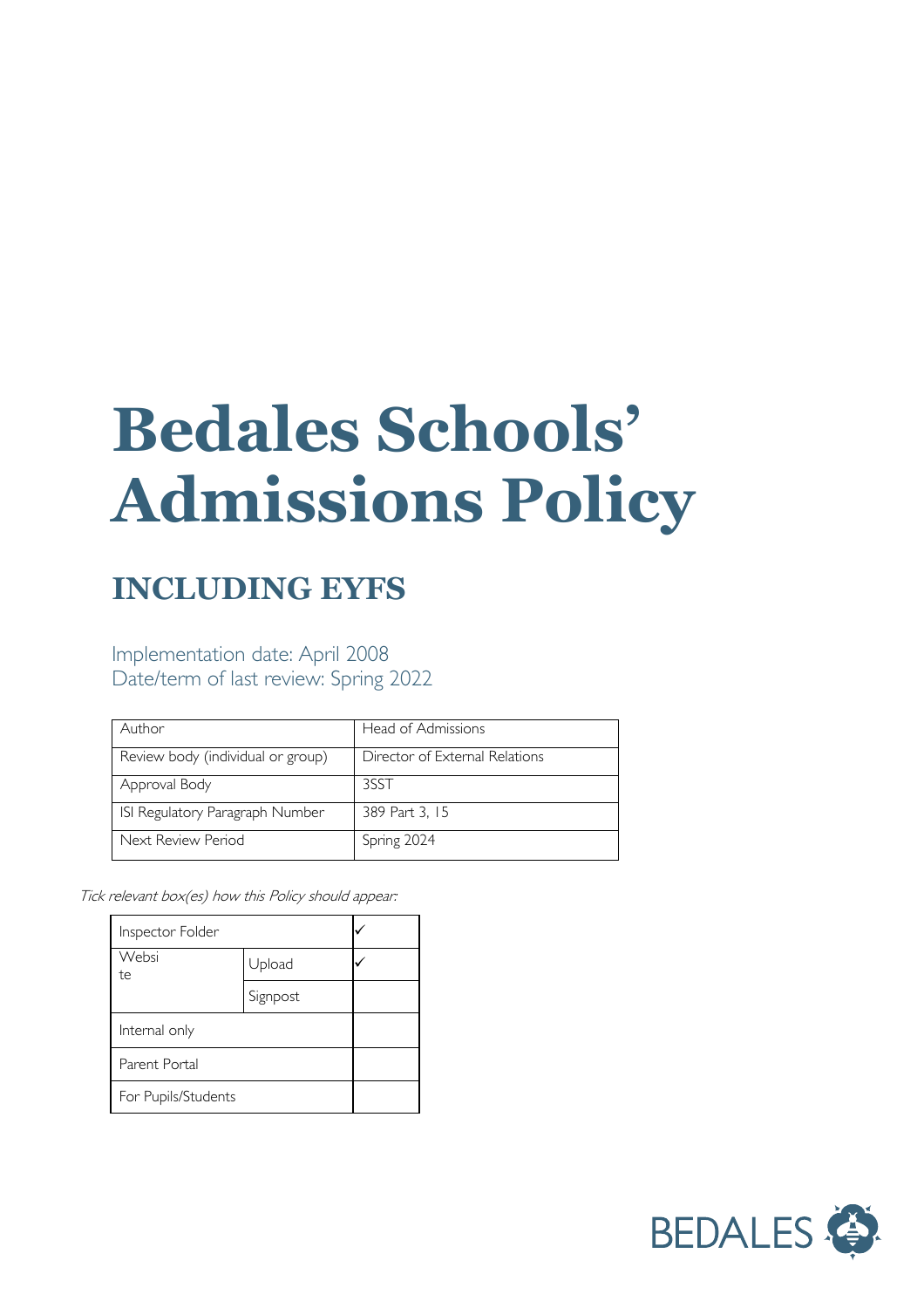## **Bedales Schools' Admissions Policy**

Bedales School ("the School") is a co-educational boarding and day school for ages 2'9 months to 18. It is constituted as a registered charity and as a company limited by guarantee. The School comprises three sections, each of which is responsible for its own admissions according to the common policy set out below:

Bedales Nursery & Pre-prep, Dunannie, ages 2'9 months - 8 (Nursery - Year 3) Bedales Prep, Dunhurst, ages 8 - 13 (Years 4 - 8) Bedales Senior School, ages 13 - 18 (Years 9 - 13)

The Admissions Policy should be read in conjunction with the School's contractual Terms & Conditions, which are available on the website and from the Admissions Office.

#### 1 Entry criteria

We seek to admit pupils who are, in our professional judgement:

- (a) able and willing to contribute to the life of the School, who will take initiative and take responsibility for themselves, who are likely to get on well with other pupils and with staff, and who will make the most of the range of activities and opportunities offered by the Bedales Schools;
- (b) able to access the curriculum, willing to cooperate with teachers and work hard, and capable of making satisfactory academic progress.

Religion, ethnicity, sexual orientation and gender identity have no bearing on how we select pupils, and we will comply with all legislation prohibiting discrimination. Disability or special educational need is no bar to admission, provided that we can make reasonable adjustments that enable us to deliver a Bedales education and that enable the pupil to benefit fully from that education.

We are committed to widening access to as broad a range of pupils as may comply with the School's admissions requirements as set out from time to time.

#### 2 Assessment

#### (i) Initial entry

Initial admission to the three Schools is primarily by interview and assessment at the School.

From Year 3 upwards, applicants also take our own written assessment, to establish that they meet the expected academic requirements.

- (a) Candidates at  $13+$  or  $14+$  must be judged capable of attaining a minimum average grade 5 in GCSE subjects/Bedales Assessed Courses, with higher projections in potential A level subjects
- (b) Sixth Form applicants at 16+ must be judged capable of attaining at least three A level passes at grade C or above. They should also be predicted a minimum average grade 5 at GCSE

However, the main focus of all our assessments is on understanding the whole person, and on determining how well they are likely to adapt to the educational experience at Bedales, to contribute to it and to benefit from it.

- (a) At Dunannie, children are admitted to the Nursery (at age 2'9 months) without formal assessment. The suitability of children joining from Reception to Year 3 is determined by a day spent at the School and informal assessment.
- (b) Younger applicants for Dunhurst (8+, 9+ and 10+) normally spend a day in class with their appropriate year group. This gives the child a chance to become accustomed to life in the School. There are assessments in Maths, English and an online ability test plus a 1:1 meeting to assess how the child learns.

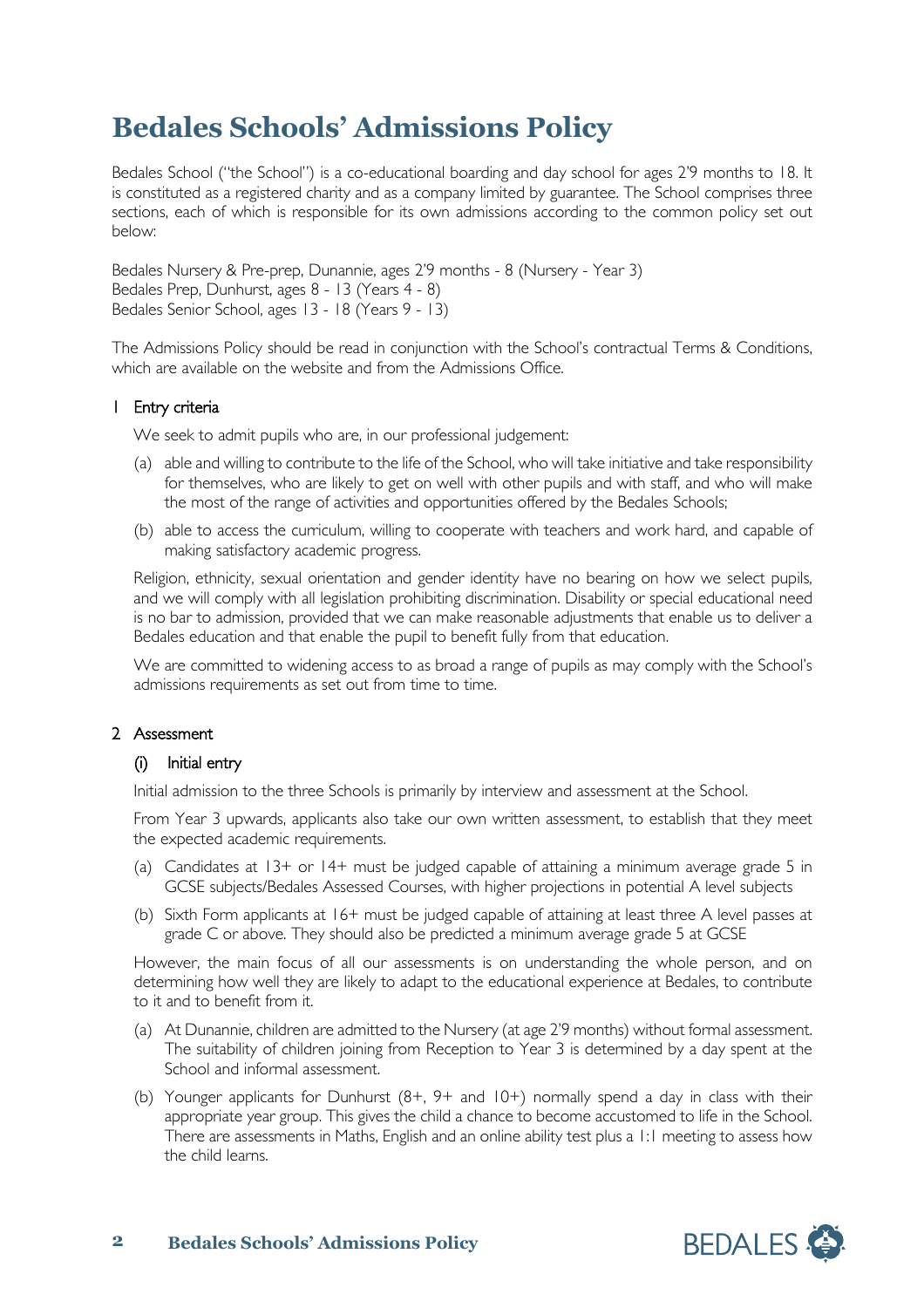- (c) The assessment for entry at  $11 +$  to Dunhurst is residential, over one to three days, in January of the year of entry. We also undertake individual assessment days. This gives the child a chance to become accustomed to life in the School. There are assessments in Maths, English and an online ability test plus a 1:1 meeting to understand how the child learns.
- (d) The residential three-day assessment for 13+ entry to Bedales takes place in the January preceding the year of entry (e.g. in January 2023 for entry in September 2024). The three-day assessment includes Maths, English and an online ability test together with interviews. Students also have the chance to show their skills in co-curricular activities such as Art, Drama, Sport and Outdoor Work. We also undertake individual assessment days.
- (e) Sixth Form applicants normally attend a day of interviews at the School in October of the year before entry to assess their suitability for Sixth Form study.
- (f) We also assess applicants throughout the year, and at other ages, if a place becomes available.

#### (ii) Moving up the Schools

Progression from one year to the next, and from one school to the next, is assumed but is subject to satisfactory behaviour and academic progress. In particular:

- (a) Progression from Dunannie to Dunhurst is assumed and is not subject to any formal assessment. The School will informally assess pupils and will monitor their development to ensure that their needs can still be met adequately if they make the transition.
- (b) Progression from Dunhurst to Bedales is assumed, but is subject to satisfactory behaviour and performance in our own written tests as well in interview. This assessment takes place in the January of Block 1 (Year 7).
- (c) Progression from Block 5 to 6.1 (Year 11 to the Sixth Form) is assumed and is normally subject to attaining a minimum average grade 5 at GCSE/Bedales Assessed Courses, with higher grades in A level subjects.
- (d) A pupil's disciplinary record, willingness to cooperate in developing satisfactory habits of learning, participation in extra-curricular activities and relations with other members of the community will be taken into account.
- (e) Where it appears that a pupil's behaviour and/or academic progress may jeopardise their move from one school to the next, or from Block 5 to 6.1, we will inform parents and the pupil of the possibility and agree with them a plan of action to help the pupil maximise their potential.

If, despite the plan of action, the pupil's behaviour or academic progress remains unsatisfactory, we will give notice by the end of the spring term, in the year when they are due to progress, that they should leave the School. In the case of Block 5 pupils, we may stipulate a points score in GCSE as a condition for remaining in the School.

(f) The above provisions do not take account of particular disciplinary circumstances or unexpected decline in academic performance which may lead to a pupil needing to leave the School.

#### 3 Means-tested bursaries

We aim to commit at least 5% of our income per year to financial aid, mostly in the form of meanstested bursaries, awarded according to need and subject to annual review. They may be awarded:

- (a) at the time of entry to Bedales (normally at  $13+$  or  $16+$ ) or Dunhurst at  $11+$ ;
- (b) at other times, to help families in any of the three Schools through temporary and exceptional financial difficulties.

Full details of the Bursary Policy are available on the School's website.

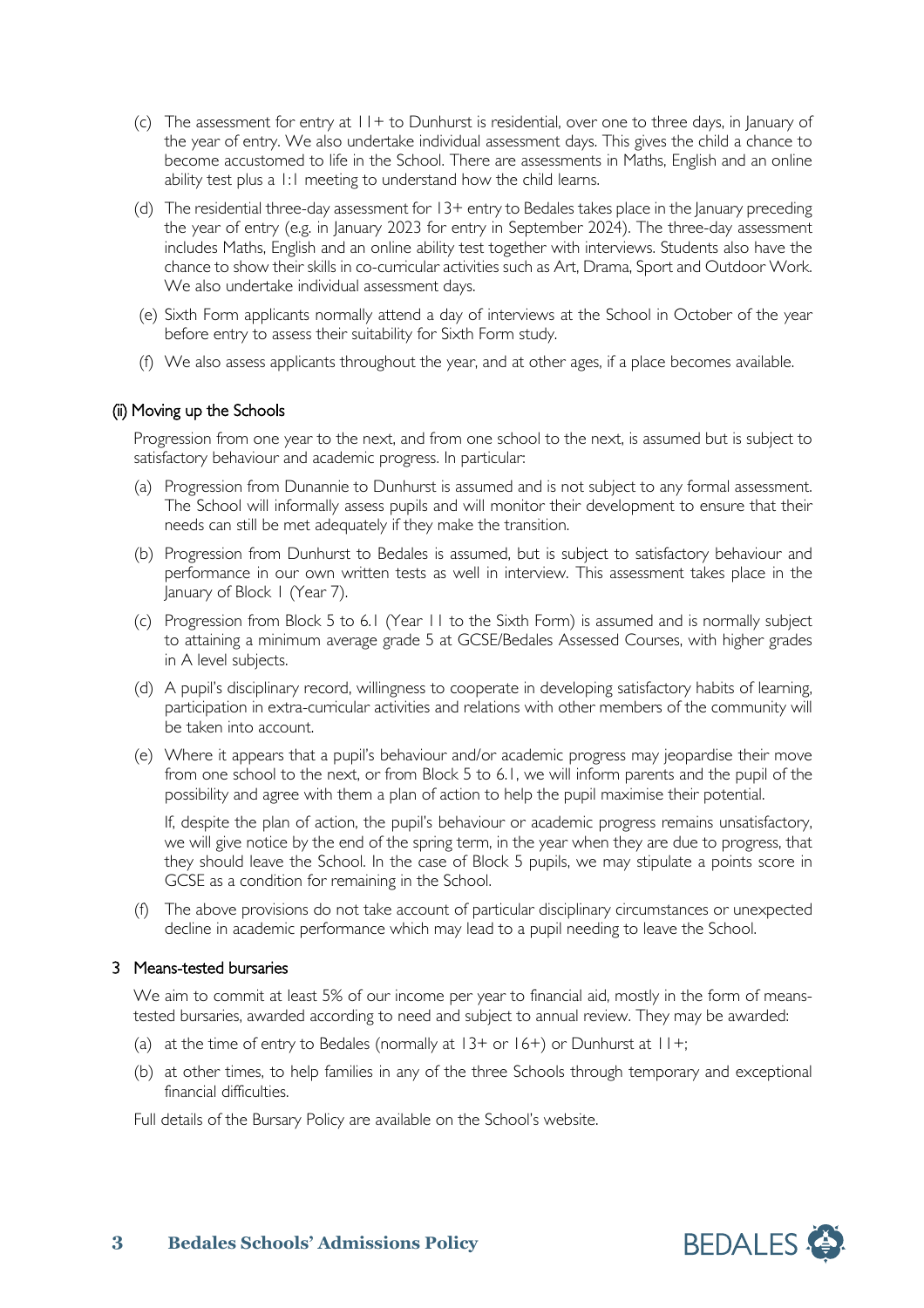#### 4 Recognising exceptional merit

We may award scholarships to acknowledge candidates of exceptional merit, mainly on entry to Bedales Block 3 (Year 9), and on progression from Block 5 to 6.1 (Year 11 to the Sixth Form). Scholarships take the form of a research grant for which applicants apply in consultation with the relevant Head of Department/Director – the maximum financial value of the annual grant is outlined on the School's website. The School's Bursary Policy enables additional support for exceptionally talented pupils on a means-tested basis.

#### 5 Preferences and limitations

- (a) In all three Schools, we may give preference to applicants who have a sibling at the School.
- (b) In Dunhurst and Bedales, we may reserve places for applicants who:
	- come from families who cannot afford any or all of the fees;
	- have a talent that is valuable to the School, such as academic, musical or artistic ability;
	- wish to board
- (c) The three Bedales Schools have limited facilities for the disabled, but in line with the Special Educational Needs and Disability Act 2001 we make reasonable adjustments as described in 'Entry criteria' above. Parents should provide us with full written details of their child's disabilities or special educational needs – the sooner the better, and (for pupils who are not yet enrolled) no later than registration, so that we can assess the needs and consult parents about possible adjustments.

#### 6 Special circumstances

We recognise that an applicant's performance may be affected by particular circumstances, for example:

- Illness when taking the tests or a lengthy absence from school;
- Particular family circumstances such as a recent bereavement;
- A relevant education history such as education outside the British system;
- A disability or specific learning difficulties;
- English not being the applicant's first language.

We ask for total transparency from prospective parents in terms of their child's mental health and learning needs. Any applicant who has previously undertaken a psychiatrist's/psychologist's assessment must provide the report to the Admissions team. In any of the above cases, we may request further information, such as medical assessment and any associated correspondence from the pupil's current school or any history of learning difficulties as we consider necessary to make a fair assessment.

#### 7 Further information; Terms & Conditions

Further details of the admissions process, assessment, financial aid, Terms & Conditions and Attendance Policies are available on the website, [www.bedales.org.uk,](http://www.bedales.org.uk/) or on request from the Admissions Office. Overseas applicants will need to comply with our Educational and Legal Guardianship Policy. The Bursar will be pleased to advise on eligibility for financial aid.

When you accept a place at the Bedales Schools, you accept our standard Terms & Conditions.

#### 8 Complaints

Complaints about our handling of any aspect of the admissions process should be addressed in the first instance to the Head of the relevant School. If the dispute is not resolved, it will be subject to the School's Complaints Procedure, a copy of which is available on request.